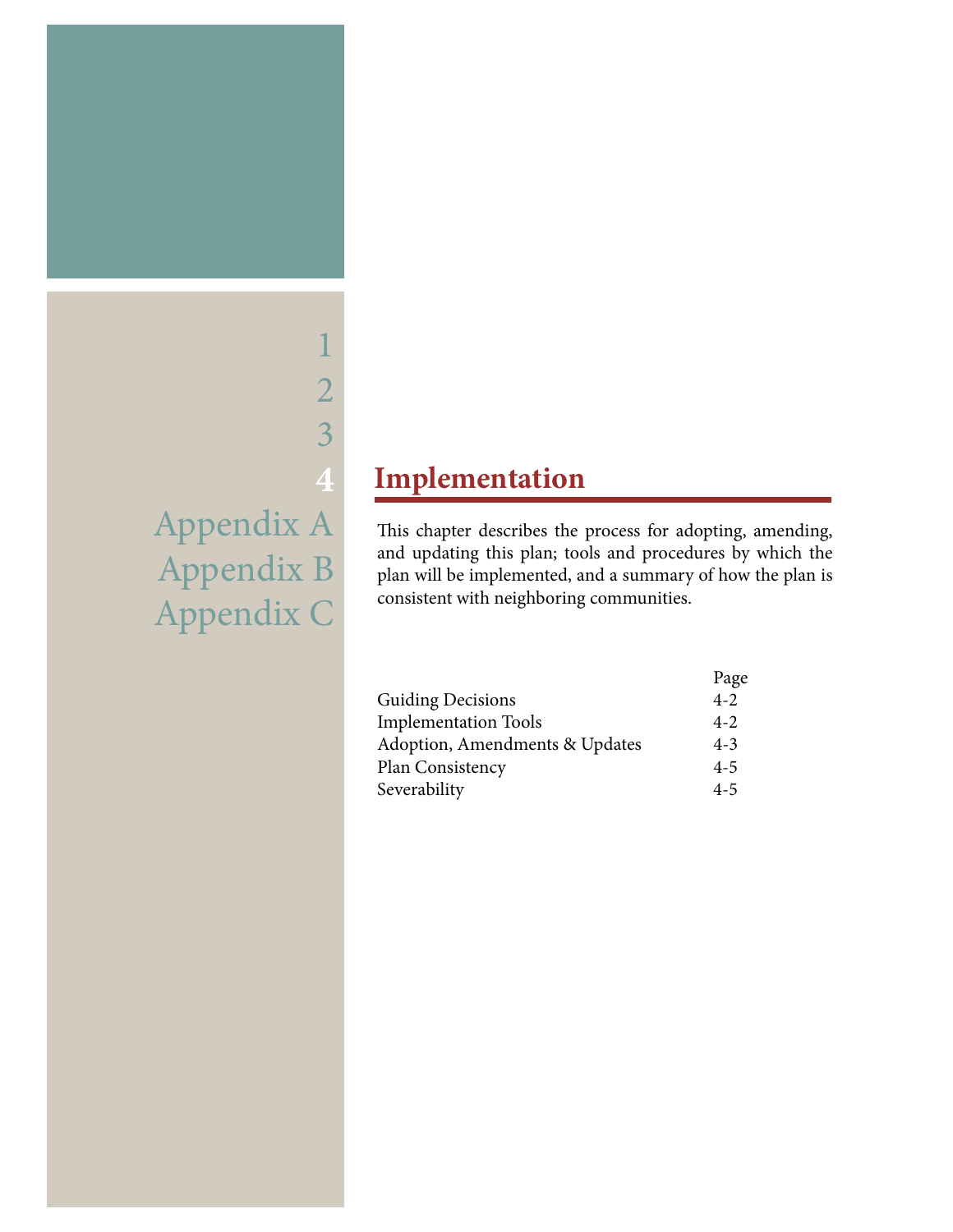### **Guiding Decisions**

Responsibility for implementing this plan lies primarily with the Town Board and Planning Commission.

#### *Town Board*

The Town Board sets priorities, controls budgets and town tax rates, and has the final say on key aspects of public and private development projects. The value and legitimacy of this plan is directly related to the degree to which Board members are aware of the plan and expect Town actions to be consistent with this plan. Each board member should have a copy of this plan and should be familiar with the major goals and objectives described herein.

#### *Town Planning Commission*

Land use and development recommendations are a core component of this plan, and the Planning Commission has a major role in guiding those decisions. Planning Commission members must each have a copy of this plan and must be familiar with its content, especially Chapter 3: Future Land Use. It is generally the responsibility of Planning Commission to determine whether proposed projects are consistent with this plan, and to make decisions and recommendations that are consistent with this plan. In cases where actions that are inconsistent with this plan are deemed to be in the best interest of the Town, the Planning Commission should initiate efforts to amend the plan to better reflect Town interests. This will help to reinforce the legitimacy of the plan as an important tool in Town functions.

#### *Other Communities & Agencies*

Since the Town collaborates on zoning regulations with Monroe County and the City of Sparta it is imperative that the zoning administrators and applicable planning commission members have access to a copy of this plan to assist with implementation of land use policies.

### **Implementation Tools**

Implementation of this plan will primarily be achieved through guiding decisions regarding zoning and land use decisions. Implementation tools at the Town's disposal include:

#### *Operational Tools*

- Annual Budget Process
- Capital Improvement Program

#### *Regulatory Tools*

- Land Use Regulations (including zoning, land division, subdivision, landscaping, and signage regulations)
- Architectural & Site Design Regulations
- Historic Preservation Ordinances
- Building and Housing Codes (including sanitary, mechanical, and electrical codes)
- Erosion and Stormwater Ordinances
- Official Maps none exists at the time this plan was *adopted.*

#### *Funding tools*

- Tax Incremental Financing (TIF) Districts  *none exists at the time this plan was adopted.*
- Grant Programs
- General Fund Revenues
- Fees & Special Assessments
- Fundraising

Other than land division/subdivision ordinances and building codes most of the regulatory tools at the Town's disposal are ordinances adopted and maintained by Monroe County (zoning, site design, erosion and stormwater ordinances, etc.), or the City of Sparta in the case of extraterritorial zoning. The Town collaborates with the County and the City to administer these ordinances within the Town of Sparta.

During the update of this plan, the Town of Sparta also completed an update to the Town's Code of Ordinances to bring them up to date and consistent with this plan. The Town will continue to work with Monroe County and the City of Sparta when updates to regulatory ordinances are proposed that impact the Town to provide input on how changes to regulatory ordinances can ensure consistency with this plan.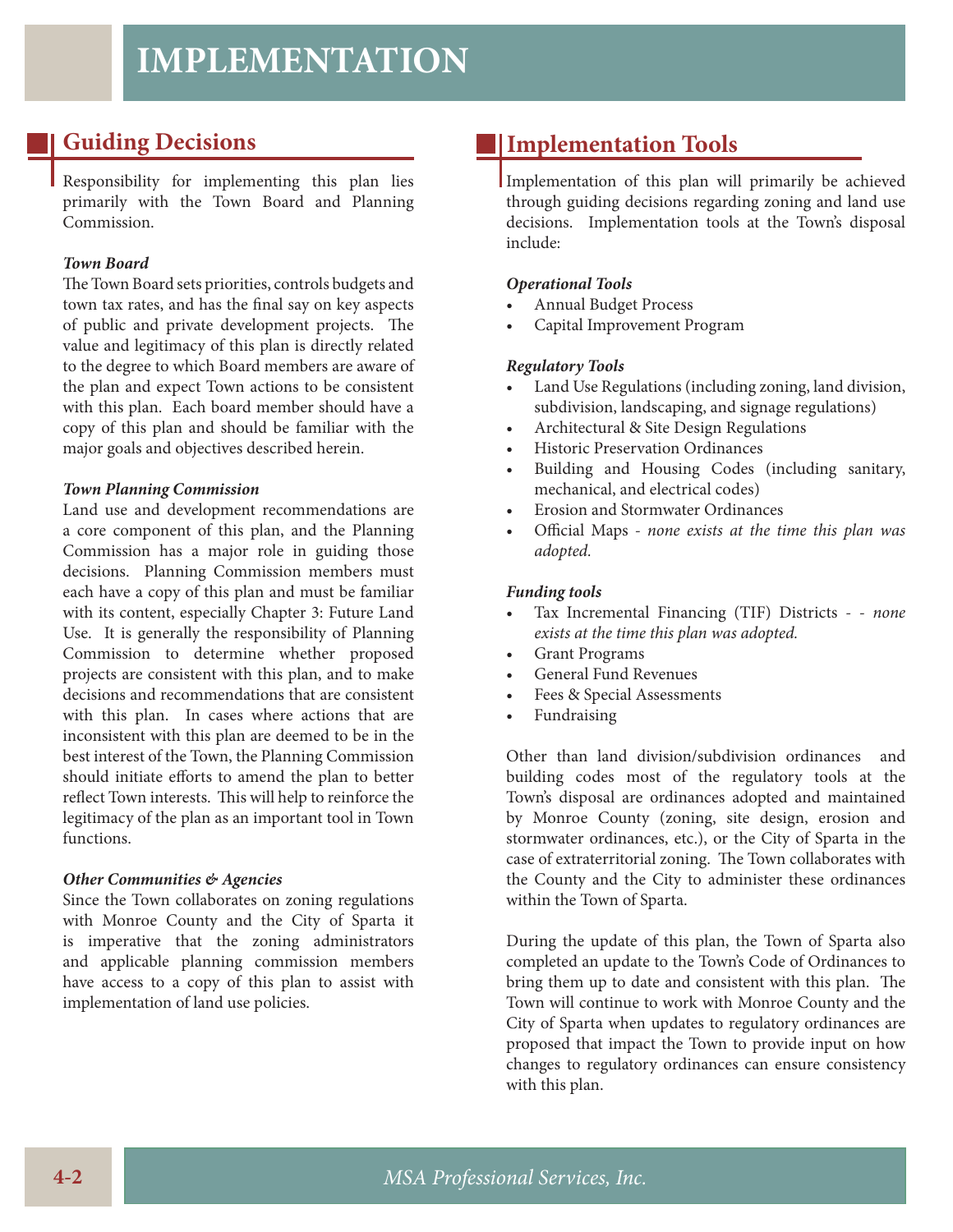### **Adoption, Amendments & Updates**

The procedures for comprehensive plan adoption or amendment are established by Wisconsin's Comprehensive Planning Law (66.1001, Stats.). This comprehensive plan and any future amendments must be adopted by the Town Board in the form of an adoption ordinance approved by a majority vote. Two important steps must occur before the Town Board may adopt or amend the plan: the Planning Commission must recommend adoption and the Town must hold an official public hearing.

#### *Planning Commission Recommendation*

The Planning Commission recommends adoption or amendment by passing a resolution that very briefly summarizes the plan and its various components. The resolution should also reference the reasons for creating or amending the plan and the public involvement process used during the planning process. The resolution must pass by a majority vote of the Planning Commission, and the approved resolution should be included in the adopted plan document.

#### *Public Hearing*

Prior to adopting this plan, or plan amendment, the Town (either Town Board or Planning Commission) must hold at least one public hearing to discuss the proposed plan. At least 30 days prior to the hearing a Class 1 notice must be published that contains, at minimum, the following:

- The date, time and location of the hearing,
- A summary of the proposed plan or plan amendment,
- The local government staff who may be contacted for additional information,
- Where to inspect and how to obtain a copy of the proposed plan or amendment before the hearing.

The notice should also provide a method for submitting written comments, and those comments should be read or summarized at the public hearing.

#### *Draft Distribution and Public Hearing Notifications*

The Town is required to provide direct notice of the public hearing to all of the following:

- An operator who has obtained, or made application for, a permit that is described under s. 295.12(3) (d).
- A person who has registered a marketable nonmetallic mineral deposit under s. 295.20.
- Any other property owner or leaseholder who has an interest in property pursuant to which the person may extract nonmetallic mineral resources, if the property owner or leaseholder requests in writing that the local government unit provide the property owner or leaseholder notice of the hearing.
- Any individuals who request, in writing, notification of the proposed comprehensive plan ordinance or public hearing. Each such individual must be sent a notice of the public hearing and a copy of the ordinance at least 30 days prior to the public hearing. The Town may charge a fee equal to the cost of providing such notice and copy.

Finally, the Town should send the notice and a copy of the proposed plan, or plan amendment, to the *Plan Distribution List (see next page).* These draft distributions are not required by statute prior to adoption, but are strongly recommended as a matter of courtesy and good planning practice. The Town should coordinate directly with the public library to make a copy of the proposed plan, or plan amendment, available for viewing by any interested party.

#### *Plan Adoption*

This plan and any future amendments become official Town policy when the Town Board passes, by a majority vote of all elected members, an adoption ordinance. The Town Board may choose to revise the plan after it has been recommended by the Planning Commission and after the public hearing. It is not a legal requirement to consult with the Planning Commission on such changes prior to adoption, but, depending on the significance of the revision, such consultation may be advisable.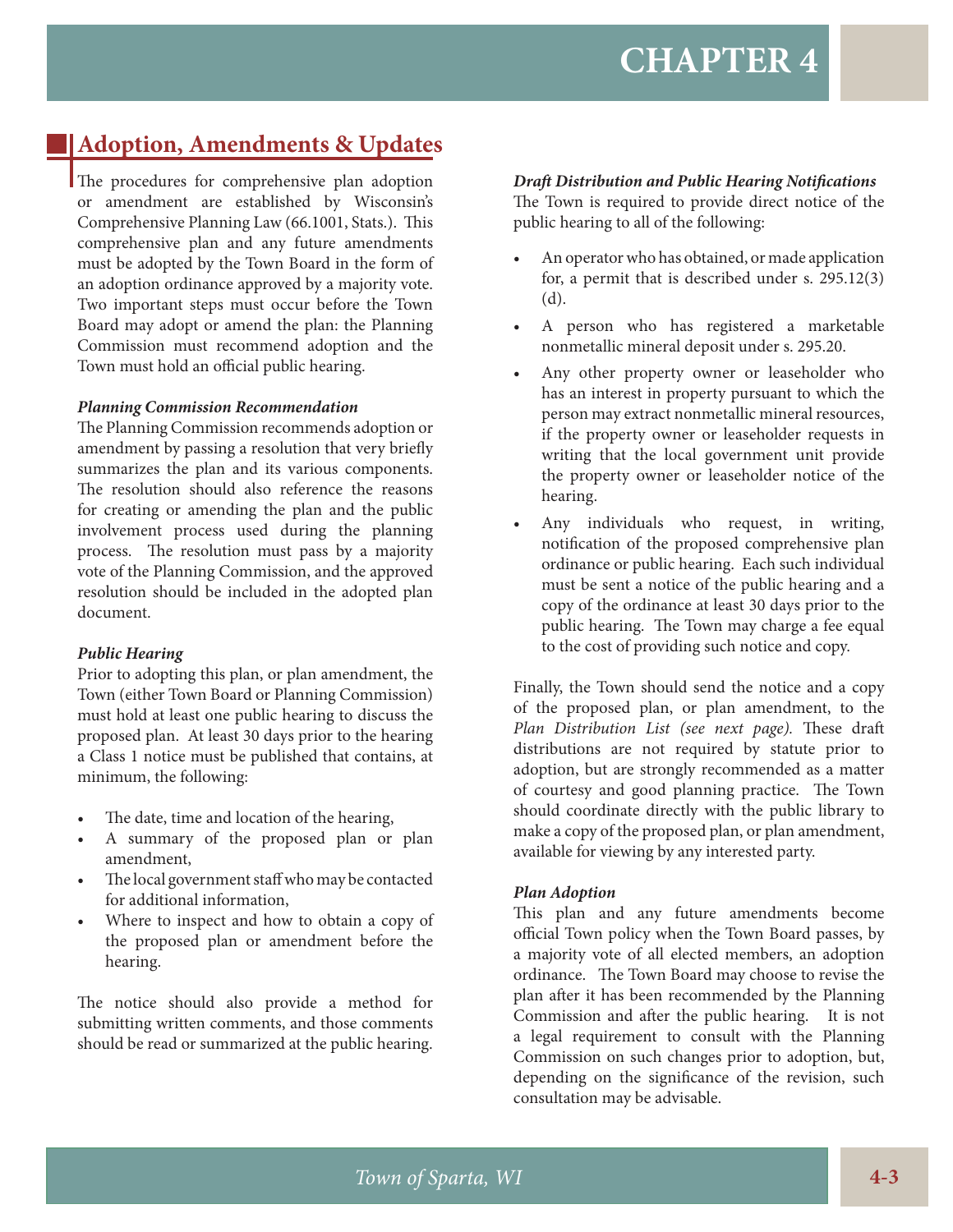### **Adoption, Amendments & Updates, Cont.**

#### *Adopted Plan Distribution*

Following final adoption of this plan, and again following any amendments to the plan, a copy of the plan or amendment must be sent to each of the following:

1. Every governmental body that is located in whole or in part within the boundaries of the Town, including any school district, sanitary district, or other special district.

2. The clerk of every town, city, village, and county that borders the Town.

3. The regional planning commission in which the Town is located.

4. The public library that serves the area in which the Town is located.

5. The Comprehensive Planning Program at the Department of Administration.

#### *Plan Amendment vs. Plan Update*

From time to time the Town may be faced with an opportunity, such as a development proposal, that does not fit the plan but is widely viewed to be appropriate for the Town. Should the Town wish to approve such an opportunity, it must first amend the plan so that the decision is consistent with the plan. Such amendments should be carefully considered and should not become the standard response to proposals that do not fit the plan. Frequent amendments to meet individual development proposals threatens the integrity of the plan and the planning process and should be avoided.

Any change to the plan text or maps constitutes an amendment to the plan and must follow the adoption/ amendment process described in this section. Amendments may be proposed by either the Town Board, Planning Commission, Town Staff, or town property owners. Amendments may be made at any time using this process; however, in most cases the Town should not amend the plan more than once per year. A common and recommended approach is to establish a consistent annual schedule for consideration of amendments. This process can begin with a meeting of the Planning Commission (January), followed by Planning Commission recommendation (February), then the 30-day public notice procedures leading to a public hearing and vote on adoption by the Town Board (March or April).

Wisconsin's comprehensive planning statute (66.1001) requires that this plan be updated at least once every 10 years. Unlike an amendment, the plan update is a major re-write of the plan document and supporting maps. The purpose of the update is to incorporate new data and ensure that the plan remains relevant to current conditions and decisions. The availability of new Census or mapping data and/or a series of significant changes in the community may justify an update after less than 10 years. Frequent requests for amendments to the plan should signal the need for a comprehensive update.

Once formally adopted, the plan becomes a tool for communicating the Town's land use policies and for coordinating legislative decisions. Per the requirements of Wisconsin's Comprehensive Planning Law, after January 1, 2010, if a local government unit enacts or amends any of the following ordinances, the ordinance must be consistent with that local governmental unit's comprehensive plan:

- 1. Official maps
- 2. Local subdivision regulations
- 3. General zoning ordinances
- 4. Shoreland/Wetland zoning ordinances

An action will be deemed consistent if:

1. It furthers, or at least does not interfere with, the goals, objectives, and policies of this plan,

2. It is compatible with the proposed future land uses and densities/intensities contained in this plan,

3. It carries out, as applicable, any specific proposals for community facilities, including transportation facilities, other specific public actions, or actions proposed by nonprofit and for-profit organizations that are contained in the plan.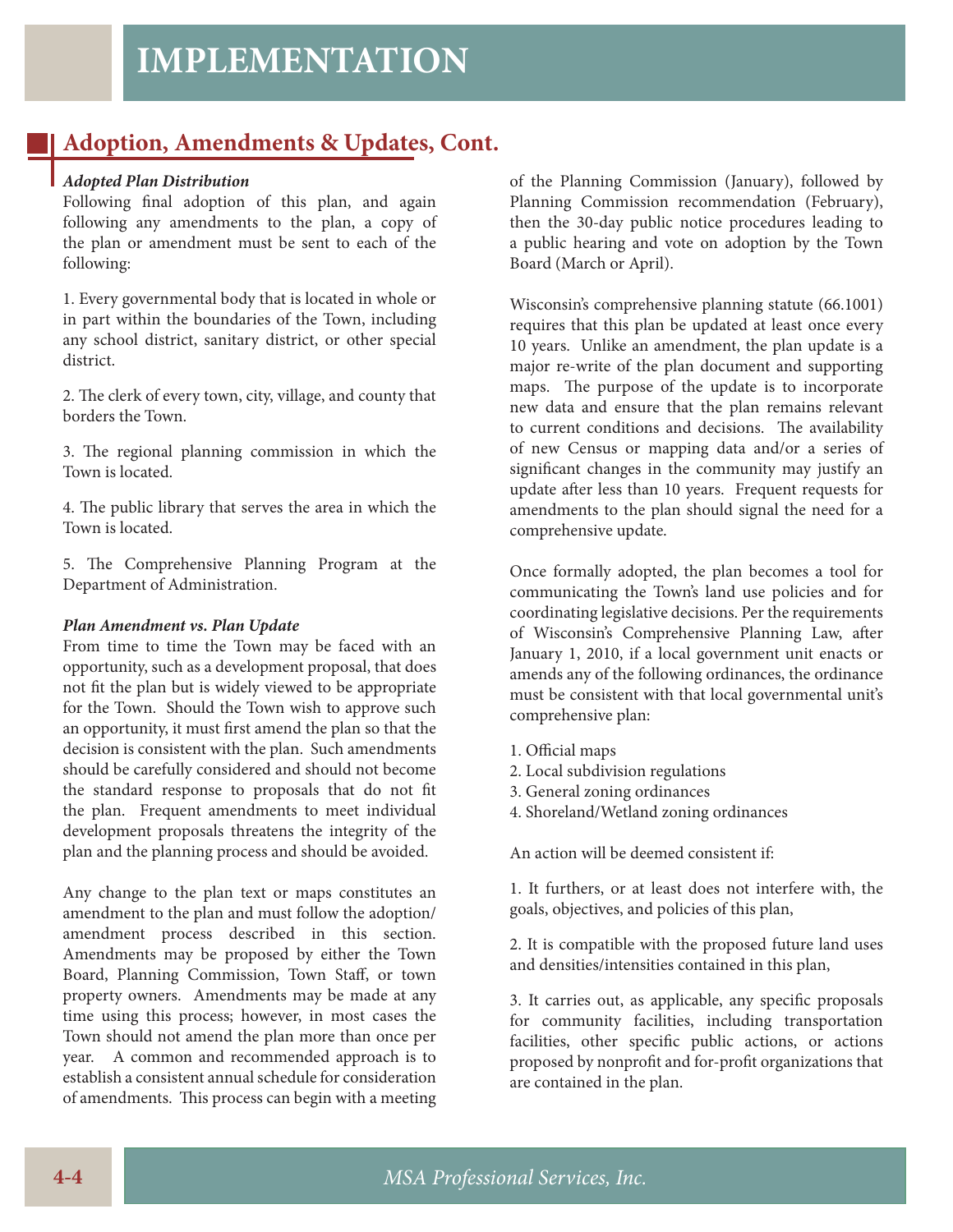### **Plan Consistency**

The State of Wisconsin planning legislation requires that the implementation element describe how each of the nine-elements will be integrated and made consistent with the other elements of the plan. Prior to adoption of the plan, the Town reviewed, updated, and completed all elements of this plan together, and no inconsistencies were found.

#### *Inconsistencies with the City of Sparta Comprehensive Plan*

The Town's previous comprehensive plan was adopted as a joint plan with the City of Sparta in 2003. That plan is still the current plan used by the City of Sparta to guide their land use planning. Through this planning process the City has expressed interest in completing an update to that plan. This plan is fairly consistent with the previous plan in the identification of locations for agricultural, commercial, residential, public, and natural resource land uses. Noted exceptions including scaling back the amount of land adjacent to the City of Sparta identified for single-family residential to a align more closely with actual 10- and 20-year projected land use needs.

#### *Inconsistencies with the Village of Rockland Comprehensive Plan*

The Village of Rockland comprehensive plan was adopted in 2010. The plan does not identify any further urban expansion into the Town of Sparta. There are currently undeveloped lands within the Village to the north and west which have been identified for future urban development provided utility extensions are completed. This plan identifies some Rural Commercial and Industrial expansion between the railroad and Iberia Ave. Planned uses would be consistent with the existing business north of Iberia Ave. (Rockland Flooring Company)

#### *Inconsistencies with the Monroe County Comprehensive Plan*

The County chose when it adopted it's comprehensive plan in 2010 to incorporate individual community future land use plans and policies, for those that existed, into the overall County land use plan. As required by state statute 66.1001, the Town's updated comprehensive plan will be provided to Monroe County so that the

County may update its comprehensive plan to reflect the Town's new plan.

#### *Inconsistencies with the La Crosse County Comprehensive Plan*

No known inconsistencies were identified during the planning process. The majority of the land that borders the Town of Sparta in La Crosse County is identified in the County plan for continued agricultural or environmental uses, which is consistent with the same classifications along the boundary in this plan.

The policies of this plan encourage continued cooperation with the neighboring municipalities and counties to jointly plan boundary areas and coordinate their long-term growth plans with the Town's Comprehensive Plan.

### **Severability**

If any provision of this Comprehensive Plan will be found to be invalid or unconstitutional, or if the application of this Comprehensive Plan to any person or circumstances is found to be invalid or unconstitutional, such invalidity or unconstitutionality will not affect the other provisions or applications of this Comprehensive Plan, which can be given effect without the invalid or unconstitutional provision or application. If any requirement or limitation attached to an authorization given under this Comprehensive Plan is found invalid, it shall be presumed that the authorization would not have been granted without the requirement or limitation and, therefore, said authorization shall also be invalid.